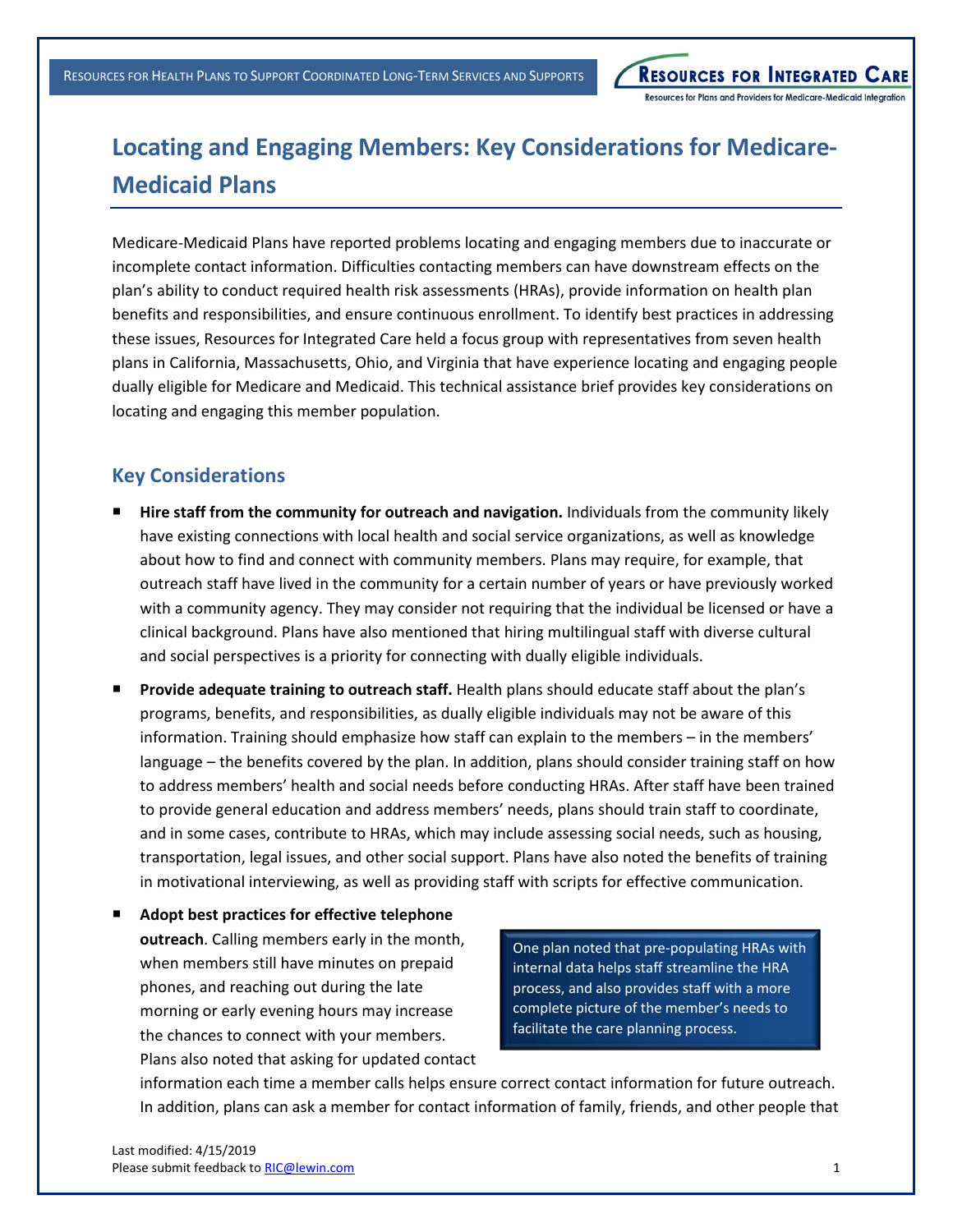the member sees on a regular basis for future outreach if the plan cannot reach the member directly.

**Develop effective strategies for in-person outreach.** If members cannot be reached via telephone, plans should consider making inperson visits to listed addresses. Plans may want to limit their in-person visits to locations with a concentration of members, such as high-rise buildings. When plan staff make in-person visits, they may want to address pressing social needs of the members first as a way to build trust, before conducting HRAs and suggesting treatment plans.

One plan emphasized the need to consider the member's needs before the plan's need to complete the HRA. The plan told a story about a member who was not opening the front door for the navigator. Talking through the door, the navigator learned that the member needed shoes, so the navigator went out and brought shoes to the house. This led the member to open the door, which allowed the navigator to gather important information on the member's needs.

historical Medicare and Medicaid claims data to identify members' providers, including pharmacies, medical transportation providers, home health, and hospitals, and then reach out to these providers for updated contact information. In addition, when providers request prior authorization for a member, plans can use this as an opportunity to ask for the member's updated contact information.

One plan explained that some of its largest providers have granted its staff read-only medical record access, which allows staff to check the providers' systems for current contact information.

¡ **Coordinate with providers.** Plans can use

If plans attempt to contact members using information from providers and it proves to be inaccurate, plans can also ask providers for the time and date of the next scheduled appointment, and then set up a joint visit or send a coordinator or navigator to meet the member in-person before or after their appointment.

- ¡ **Collaborate with local agencies, community organizations, and informal social networks.** Local agencies and community organizations that serve dually eligible individuals may have more recent contact information or may offer advice on common gathering places to locate certain members. Examples of local agencies and organizations include:
	- Aging and Disability Resource Centers (ADRCs)
	- · Area Agencies on Aging (AAAs)
	- · Community health centers (CHCs) or Federally Qualified Health Centers (FQHCs)
	- · Centers for Independent Living (CILs)
	- · Social service agencies/local Departments of Social Services (DSS)
	- · Public health departments
	- · Community Service Boards (CSBs)
	- · Advocacy networks
	- · Free and charitable clinics
	- · Local United Way organizations
	- Public transit providers

Last modified: 4/15/2019 Please submit feedback to RIC@lewin.com 2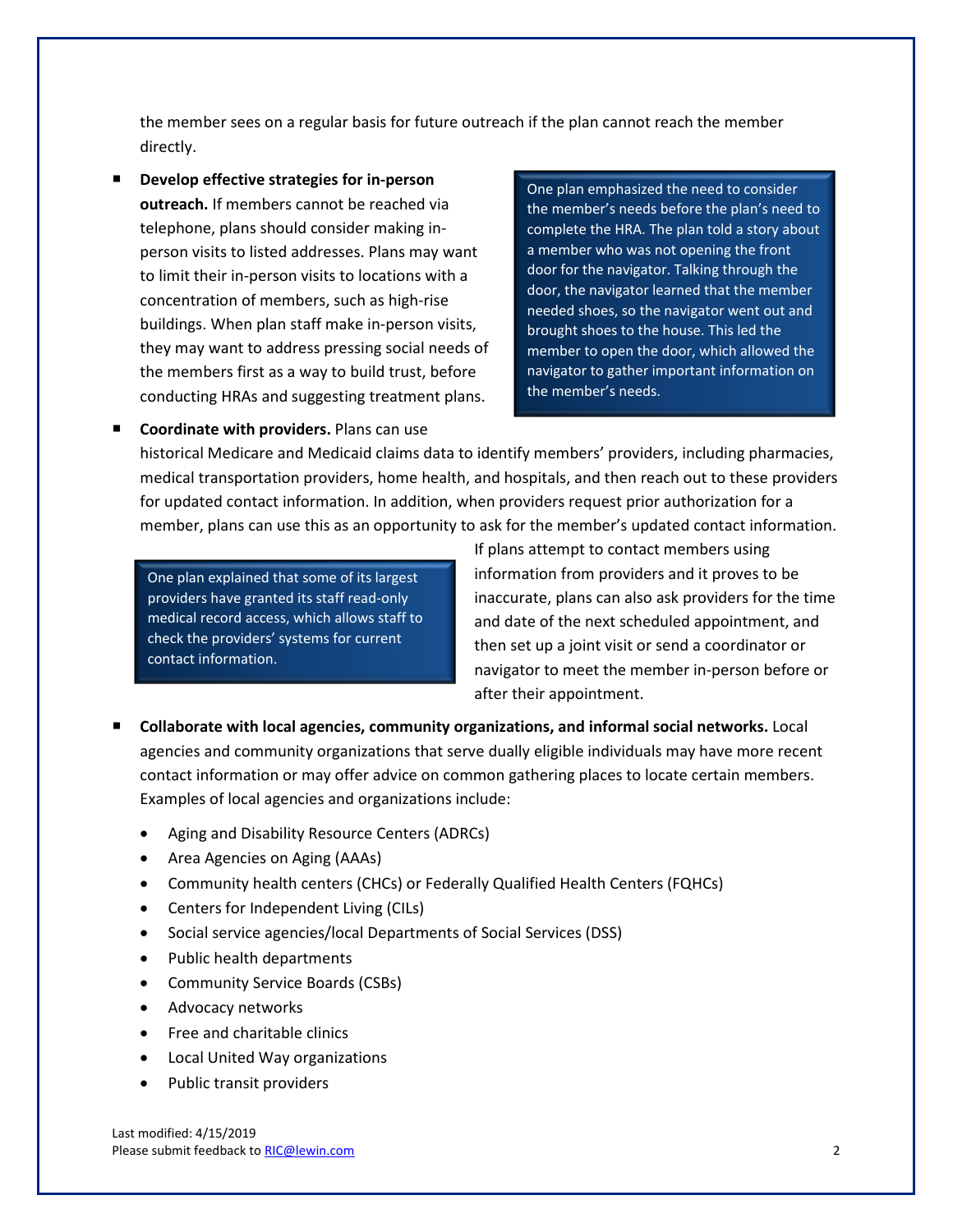· Local housing agencies and housing member associations

In addition, informal social networks, including caregivers, family members, and neighbors, could offer contact information and tips on where to find the member, as well as become an integral part of the process for connecting with the member in the future. Other community sites that may have member information include restaurants that deliver food, such as pizza vendors, and faith-based organizations, such as churches. The [Resources for Integrated Care Promising Practices Checklist for Health Plans](https://www.resourcesforintegratedcare.com/sites/default/files/Promising_Practices_Checklist.pdf) has additional information on how to identify and collaborate with community partners.

¡ **Contract with vendors to provide additional outreach and engagement efforts.** Several health

plans reported using vendors to expand their capacity. Vendors may be more familiar with the community or better equipped to conduct inperson visits to the member's listed address, conduct HRAs, or collect survey data. Plans should assess vendors' performance and establish performance metrics early in the contracting process.

Plans should consider contracting with vendors like home health providers to conduct HRAs, as the staff for these organizations may already have established relationships with members.

## **Engaging Members**

¡ **Designate a point of contact for each member.** Plans have noted that it may be beneficial to assign each member a consistent point of contact responsible for both outreach and sustained engagement. Under this approach, all correspondence with the member would go directly to the

"Once we have reached our members through the Personal Care Coordinator (PCC) and explained that the PCC will serve as their main contact and navigator, members tend to stay engaged," explained one plan. This plan selects staff to become PCCs if the staff have good communication skills and have a history of building rapport with members.

assigned coordinator or navigator who would update contact information, provide assistance, and most importantly, build a relationship with the member to promote trust and encourage future engagement. This is especially important for highneed individuals with behavioral health needs. The coordinator or navigator may also conduct the HRA or refer members to other staff after the initial interaction.

- Take steps to solicit feedback from members and encourage member engagement. After plans locate and enroll new members, they will need to set up consumer advisory committees to solicit feedback from their members. The points below, adapted from Community Catalyst's [Meaningful](https://www.healthinnovation.org/resources/toolkits/meaningful-consumer-engagement)  [Consumer Engagement Tool](https://www.healthinnovation.org/resources/toolkits/meaningful-consumer-engagement), provide guidance on strategies to encourage meaningful member engagement.
	- · *Consumer advisory committees* Consumer advisory committees are required meetings that the plan must conduct to gather valuable feedback from members. Plans should consider the composition, structure, and goals of the advisory committee; how to choose a convenient time